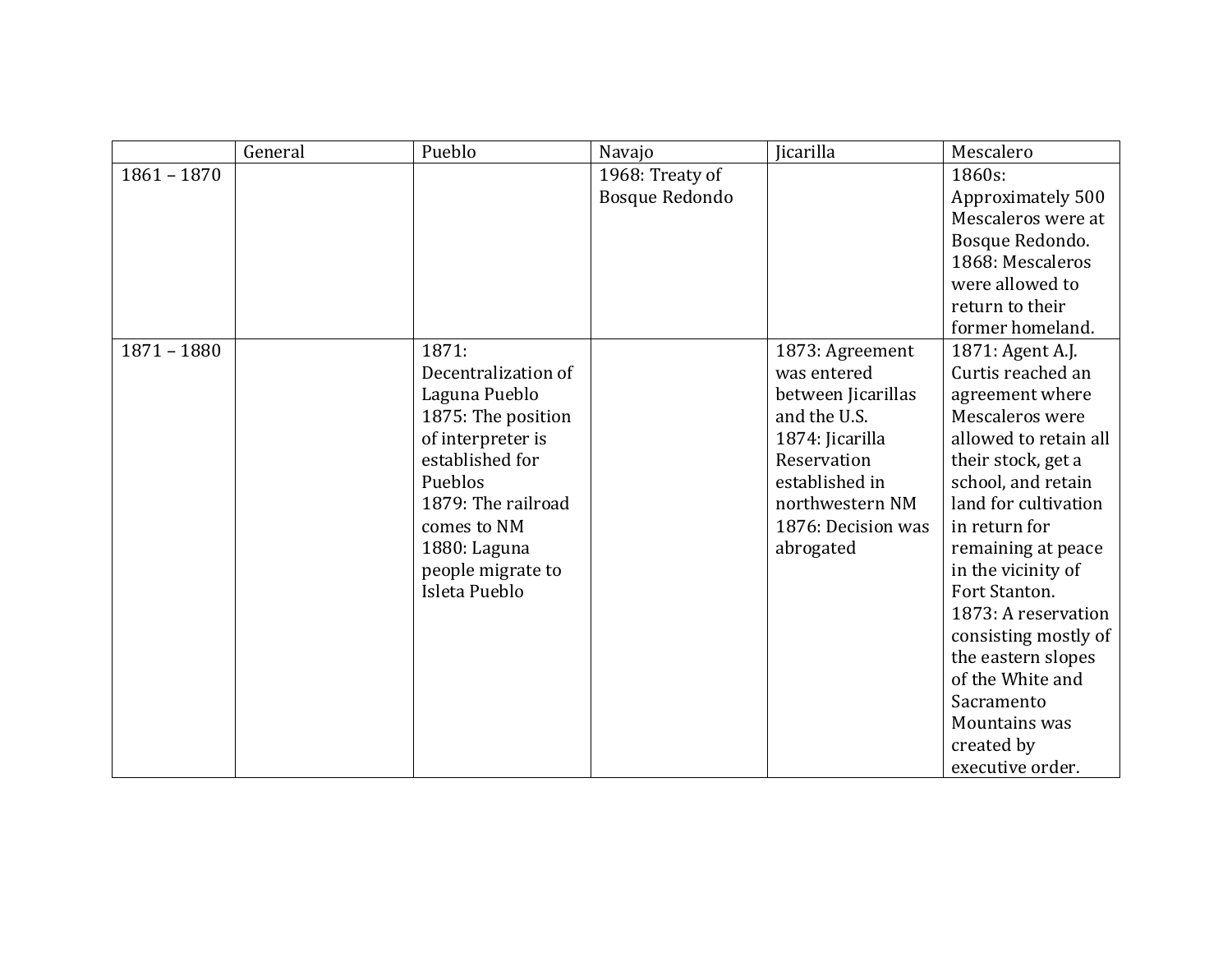|               |                     |                             |                      | 1877: Smallpox       |
|---------------|---------------------|-----------------------------|----------------------|----------------------|
|               |                     |                             |                      | epidemic             |
|               |                     |                             |                      | 1877: Desert Land    |
|               |                     |                             |                      | Act; Chiricahua      |
|               |                     |                             |                      | who lived west of    |
|               |                     |                             |                      | Mescaleros were      |
|               |                     |                             |                      | ordered to take up   |
|               |                     |                             |                      | residence with San   |
|               |                     |                             |                      | Carlos Apaches;      |
|               |                     |                             |                      | Victorio didn't      |
|               |                     |                             |                      | comply; Army         |
|               |                     |                             |                      | disarmed and         |
|               |                     |                             |                      | imprisoned the       |
|               |                     |                             |                      | Mescalero            |
|               |                     |                             |                      | 1877: Day school     |
|               |                     |                             |                      | established at       |
|               |                     |                             |                      | Mescalero            |
|               |                     |                             |                      | 1880: Mescalero      |
|               |                     |                             |                      | ordered to Fort      |
|               |                     |                             |                      | Stanton              |
| $1881 - 1890$ | 1882: Executive     | 1881: Albuquerque           | 1883: Jicarilla were | 1883: Jicarilla were |
|               | Order establishes a | Indian School in            | removed to the       | ordered to report    |
|               | 2.4 million acre    | <b>Duranes</b>              | Mescalero Apache     | to the Mescalero     |
|               | reservation for use | 1882: AIS moves to          | Reservation          | reservation          |
|               | and occupancy by    | 12 <sup>th</sup> and Menaul | 1886: Jicarilla      | 1883: Tertio-        |
|               | Hope and "other     |                             | decided to return to | Millennial           |
|               | such Indians"       |                             | northern NM          | Celebration in       |
|               | 1883: Religious     |                             |                      | Santa Fe and a large |
|               | Crime Code          |                             |                      | contingent of        |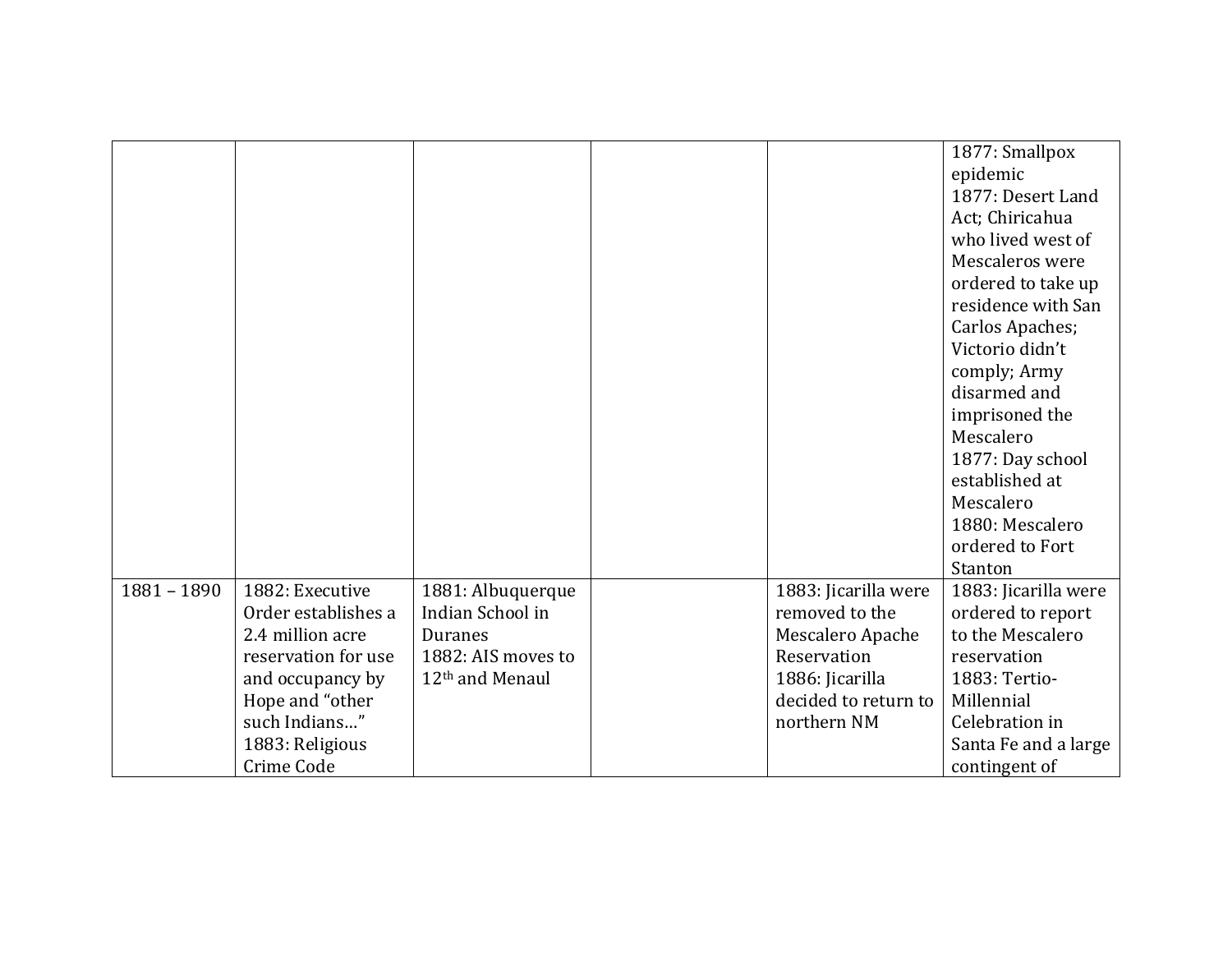|               | 1885: Major Crimes   |                    |                     |                    | Mescalero went to    |
|---------------|----------------------|--------------------|---------------------|--------------------|----------------------|
|               | Act                  |                    |                     |                    | SF.                  |
|               | 1885: A court of     |                    |                     |                    | 1884: Boarding       |
|               | Indian Offenses is   |                    |                     |                    | school at Mescalero  |
|               | set up               |                    |                     |                    | was established.     |
|               | 1887: General        |                    |                     |                    | 1884: Christianity   |
|               | <b>Allotment Act</b> |                    |                     |                    | is introduced when   |
|               | (Dawes)              |                    |                     |                    | a priest from        |
|               |                      |                    |                     |                    | Lincoln county       |
|               |                      |                    |                     |                    | baptized 173         |
|               |                      |                    |                     |                    | Mescaleros into      |
|               |                      |                    |                     |                    | Roman Catholic       |
|               |                      |                    |                     |                    | church.              |
|               |                      |                    |                     |                    | 1887: Mescalero      |
|               |                      |                    |                     |                    | youth taken to       |
|               |                      |                    |                     |                    | Albuquerque          |
|               |                      |                    |                     |                    | <b>Indian School</b> |
|               |                      |                    |                     |                    |                      |
| $1891 - 1900$ |                      | 1900: Pojoaque     |                     |                    |                      |
|               |                      | Pueblo is          |                     |                    |                      |
|               |                      | abandoned and      |                     |                    |                      |
|               |                      | survivors migrate  |                     |                    |                      |
|               |                      | to Nambe           |                     |                    |                      |
| $1901 - 1910$ | 1906: Burke Act      | 1910: Enabling Act | 1908: The San Juan  | 1903: Government   | 1903: 37 Lipan       |
|               | 1908: Winters v.     | 1911: Southern     | (Shiprock)          | boarding school    | Apaches were         |
|               | <b>United States</b> | Pueblos Agency is  | Boarding school     | built in Dulce     | brought into         |
|               |                      | established in     | opened              | 1913: Small farm   | Mescalero to live    |
|               |                      | Albuquerque.       | 1909: Shiprock      | and domestic       | 1909: Roosevelt      |
|               |                      | Northern Pueblos   | <b>Trading Fair</b> | cottage were       | issued Executive     |
|               |                      | are administered   |                     | developed to teach | Order which added    |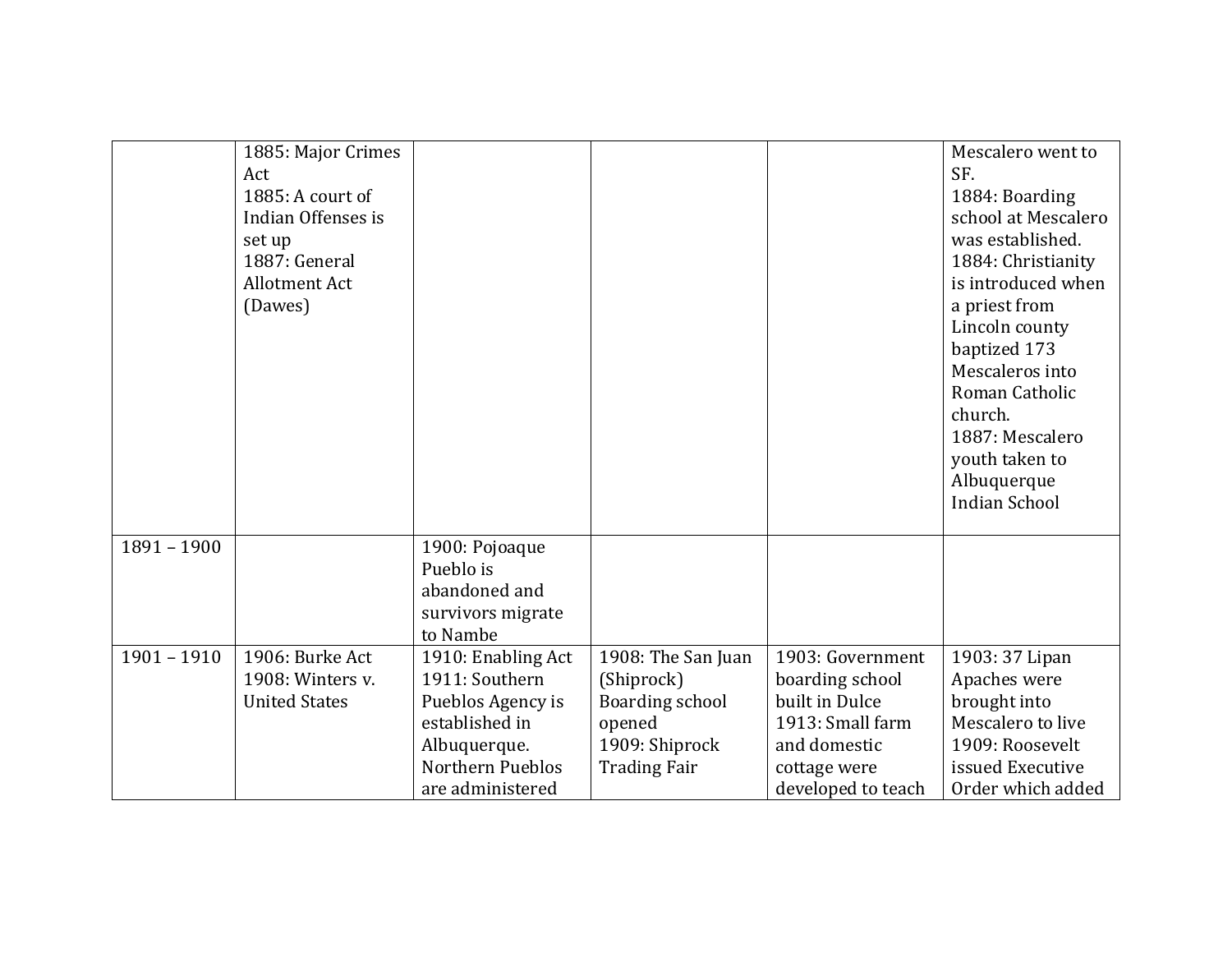|               |                     | through offices in             |                       | agriculture and    | the reservation to    |
|---------------|---------------------|--------------------------------|-----------------------|--------------------|-----------------------|
|               |                     | Santa Fe                       |                       | domestic arts      | an adjoining          |
|               |                     |                                |                       | 1907-1908: Two     | national forest       |
|               |                     |                                |                       | reservation day    | 1913: 187             |
|               |                     |                                |                       | schools were       | Chiricahua chose to   |
|               |                     |                                |                       | established at     | settle in Mescalero   |
|               |                     |                                |                       | Dulce and LaJara   | and others took       |
|               |                     |                                |                       |                    | allotments in         |
|               |                     |                                |                       |                    | Oklahoma              |
| $1911 - 1920$ | 1919: U.S.          | 1912: NM is                    |                       |                    |                       |
|               |                     |                                |                       |                    |                       |
|               | Citizenship for WWI | admitted to the                |                       |                    |                       |
|               | Veterans            | Union (47 <sup>th</sup> state) |                       |                    |                       |
|               |                     | 1913: United States            |                       |                    |                       |
|               |                     | v. Sandoval                    |                       |                    |                       |
|               |                     | (reversed Joseph               |                       |                    |                       |
|               |                     | case of 1876)                  |                       |                    |                       |
| $1921 - 1930$ | 1921: Snyder Act    | 1922:                          | 1921-1927: Navajo     | 1921: Dutch        | 1922: Indian title to |
|               | 1922: Bursum Bill   | Reorganization                 | <b>Tribal Council</b> | Reformed Church    | the land was          |
|               | 1924: Indian        | meeting of the All             | created; chapters     | of America         | confirmed.            |
|               | Citizenship Act     | <b>Indian Pueblo</b>           | are established       | established school |                       |
|               | 1928: Meriam        | Council is held at             | 1922: Oil             | in Dulce           |                       |
|               | Report              | Santo Domingo                  | discovered on         |                    |                       |
|               | 1929: Stocks Crash  | 1924: Pueblo Lands             | Navajo land           |                    |                       |
|               |                     | <b>Board</b>                   | 1923: Navajo Tribal   |                    |                       |
|               |                     |                                |                       |                    |                       |
|               |                     |                                | Council changed       |                    |                       |
|               |                     |                                | with U.S.             |                    |                       |
|               |                     |                                | Government            |                    |                       |
|               |                     |                                | involved (interest    |                    |                       |
|               |                     |                                | in oil and gas)       |                    |                       |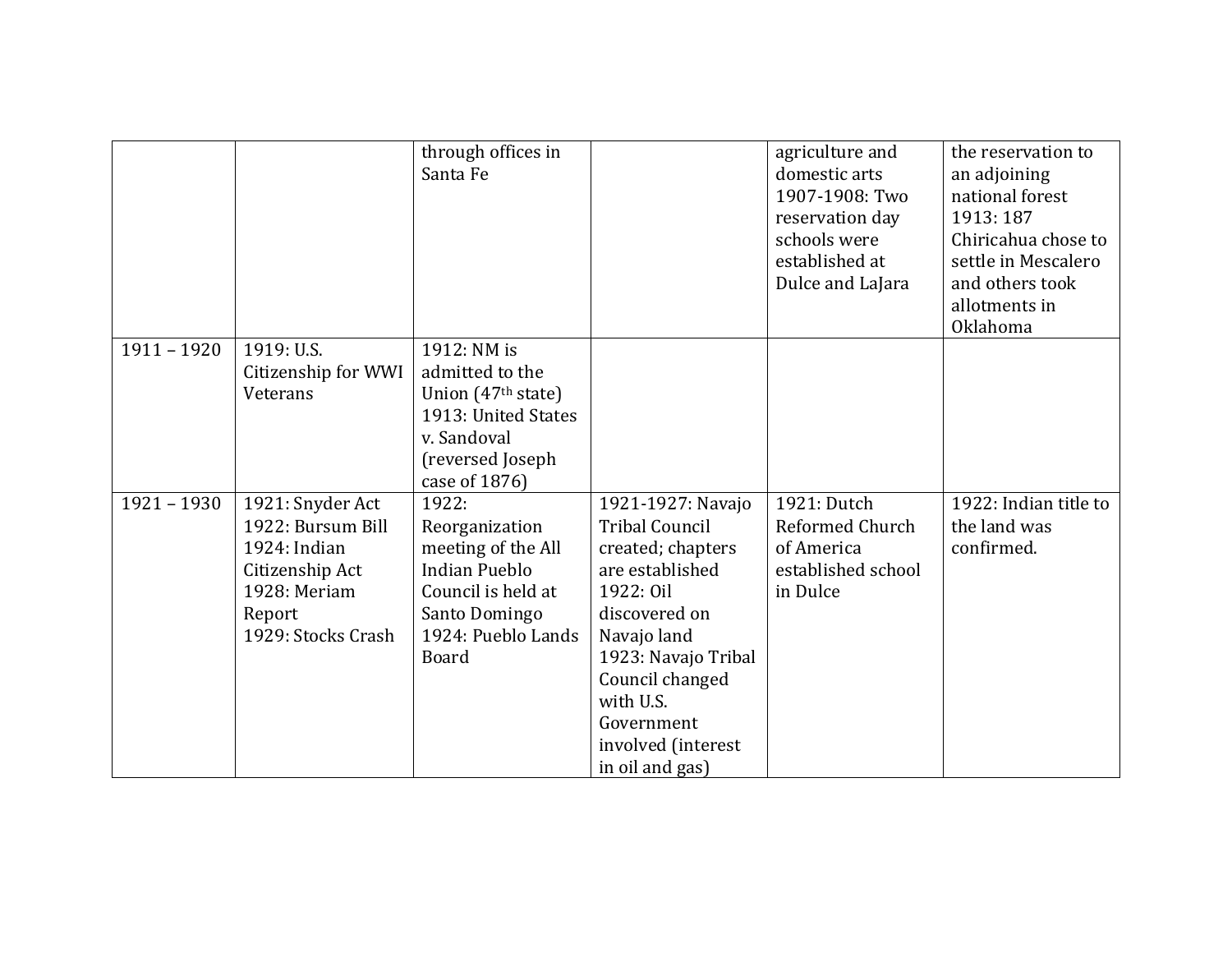|               |                     |                     | 1930: U.S. Senate         |                     |  |
|---------------|---------------------|---------------------|---------------------------|---------------------|--|
|               |                     |                     |                           |                     |  |
|               |                     |                     | Investigating             |                     |  |
|               |                     |                     | Committee                 |                     |  |
|               |                     |                     | confirmed the             |                     |  |
|               |                     |                     | systematic                |                     |  |
|               |                     |                     | kidnapping of             |                     |  |
|               |                     |                     | Navajo children to        |                     |  |
|               |                     |                     | put them in               |                     |  |
|               |                     |                     | boarding schools          |                     |  |
| $1931 - 1940$ | 1930s: Creation of  | 1931: Original land | 1933: Livestock           | 1937: Organized     |  |
|               | day schools in NM   | grant to Zuni       | Reduction                 | first formal        |  |
|               | 1933-45: Indian     | Pueblo is confirmed | 1934: Legislation         | government,         |  |
|               | New Deal            | 1933: The land of   | adds certain lands        | adopted a           |  |
|               | 1933: John Collier  | Pojoaque Pueblo is  | and defines the           | constitution, and   |  |
|               | appointed as Indian | restored            | boundaries of the         | bylaws              |  |
|               | Commissioner        | 1933: Land patent   | Navajo Nation in          | 1937: Corporate     |  |
|               | 1934: Johnson-      | is issued to Zuni   | Arizona                   | charter adopted     |  |
|               | O'Malley Act        | Pueblo by the U.S.  | 1934: Navajo              | with formal name    |  |
|               | 1934: Wheeler-      | 1935: The United    | <b>Mounted Police was</b> | of Jicarilla Apache |  |
|               | Howard Act (IRA)    | Pueblos Agency is   | formed.                   | Tribe               |  |
|               | 1935: Indian Arts   | established in      | 1935: Navajo              |                     |  |
|               | and Crafts Board    | Albuquerque by the  | Nation rejects IRA        |                     |  |
|               |                     | <b>BIA</b>          | 1936: Navajo Patrol       |                     |  |
|               |                     |                     | replaces Navajo           |                     |  |
|               |                     |                     | <b>Mounted Police</b>     |                     |  |
|               |                     |                     | 1936: District Six is     |                     |  |
|               |                     |                     |                           |                     |  |
|               |                     |                     | recognized as             |                     |  |
|               |                     |                     | encompassing all of       |                     |  |
|               |                     |                     | the lands                 |                     |  |
|               |                     |                     | exclusively               |                     |  |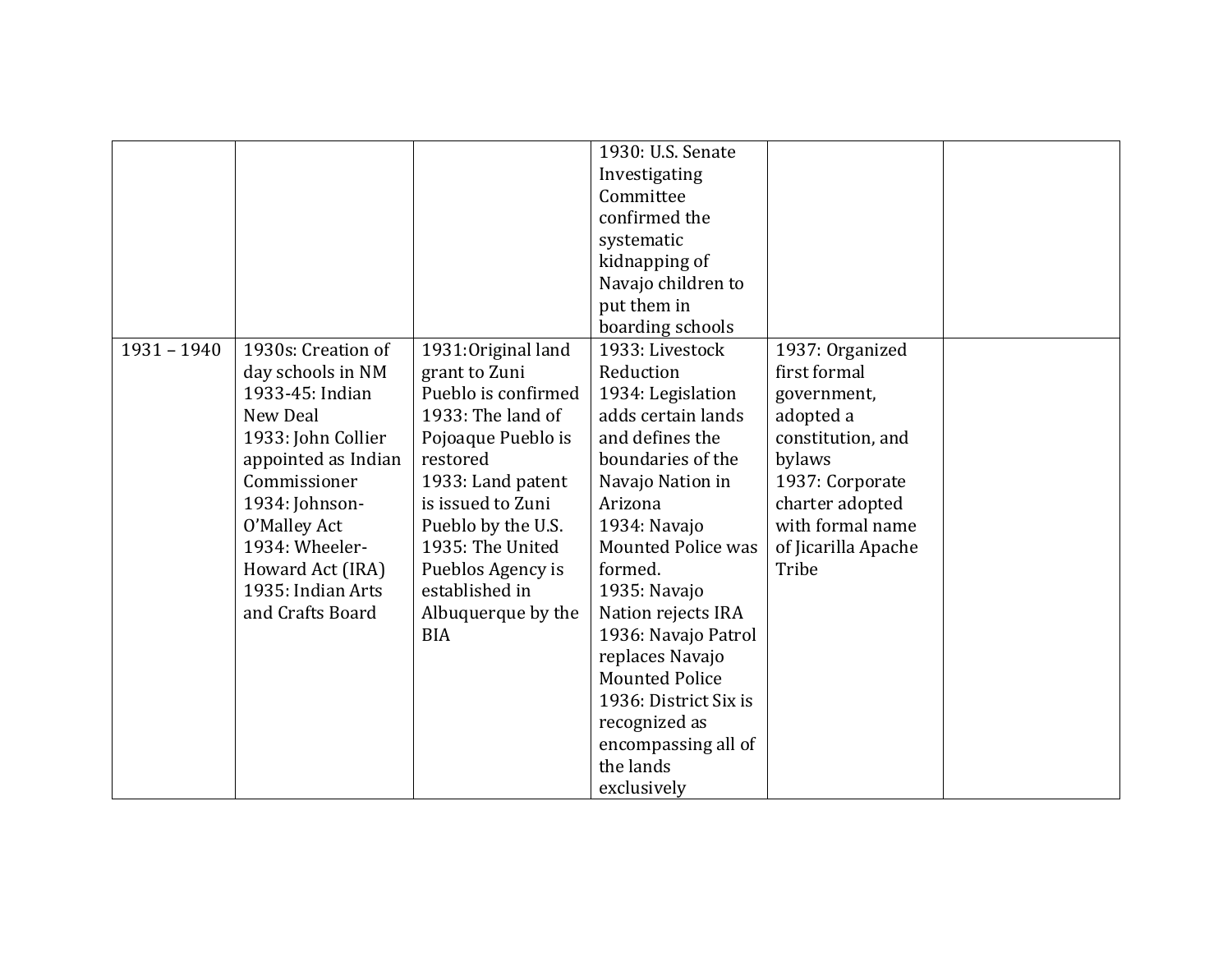|               |                     |                     | occupied by the       |                          |  |
|---------------|---------------------|---------------------|-----------------------|--------------------------|--|
|               |                     |                     | Hopi                  |                          |  |
|               |                     |                     | 1933: District six is |                          |  |
|               |                     |                     | expanded and          |                          |  |
|               |                     |                     | Navajo families are   |                          |  |
|               |                     |                     | forced to move out    |                          |  |
|               |                     |                     | and never             |                          |  |
|               |                     |                     | compensated or        |                          |  |
|               |                     |                     | provided              |                          |  |
|               |                     |                     | replacement homes     |                          |  |
|               |                     |                     | 1936: Window          |                          |  |
|               |                     |                     | Rock is chosen for    |                          |  |
|               |                     |                     | the site of the       |                          |  |
|               |                     |                     | Navajo Central        |                          |  |
|               |                     |                     | Agency (later         |                          |  |
|               |                     |                     | Navajo Tribal         |                          |  |
|               |                     |                     | Council)              |                          |  |
|               |                     |                     | 1937: Navajo Tribal   |                          |  |
|               |                     |                     | Council was formed    |                          |  |
| $1941 - 1950$ | 1941-45: U.S. in    | 1943: Los Alamos    | 1941: Idea for        | 1948: Apache             |  |
|               | World War II        | National Labs is    | Navajo Code           | Nation v. United         |  |
|               | 1941-45: All        | established         | <b>Talkers</b>        | <b>States Docket No.</b> |  |
|               | American Indian     | 1947: Isleta Pueblo | 1942-45: Navajo       | 22                       |  |
|               | men were required   | Constitution is     | Code Talkers in       |                          |  |
|               | to register for the | approved by         | <b>WWII</b>           |                          |  |
|               | draft; Refusals to  | Secretary of        | 1942: Joe             |                          |  |
|               | enlist by some      | Interior            | Kieyoomia             |                          |  |
|               | Hopis, Seminoles,   | 1948: Indians in    | captured by           |                          |  |
|               | and Papagos         | NM granted          | Japanese; Bataan      |                          |  |
|               |                     | suffrage            | Death March           |                          |  |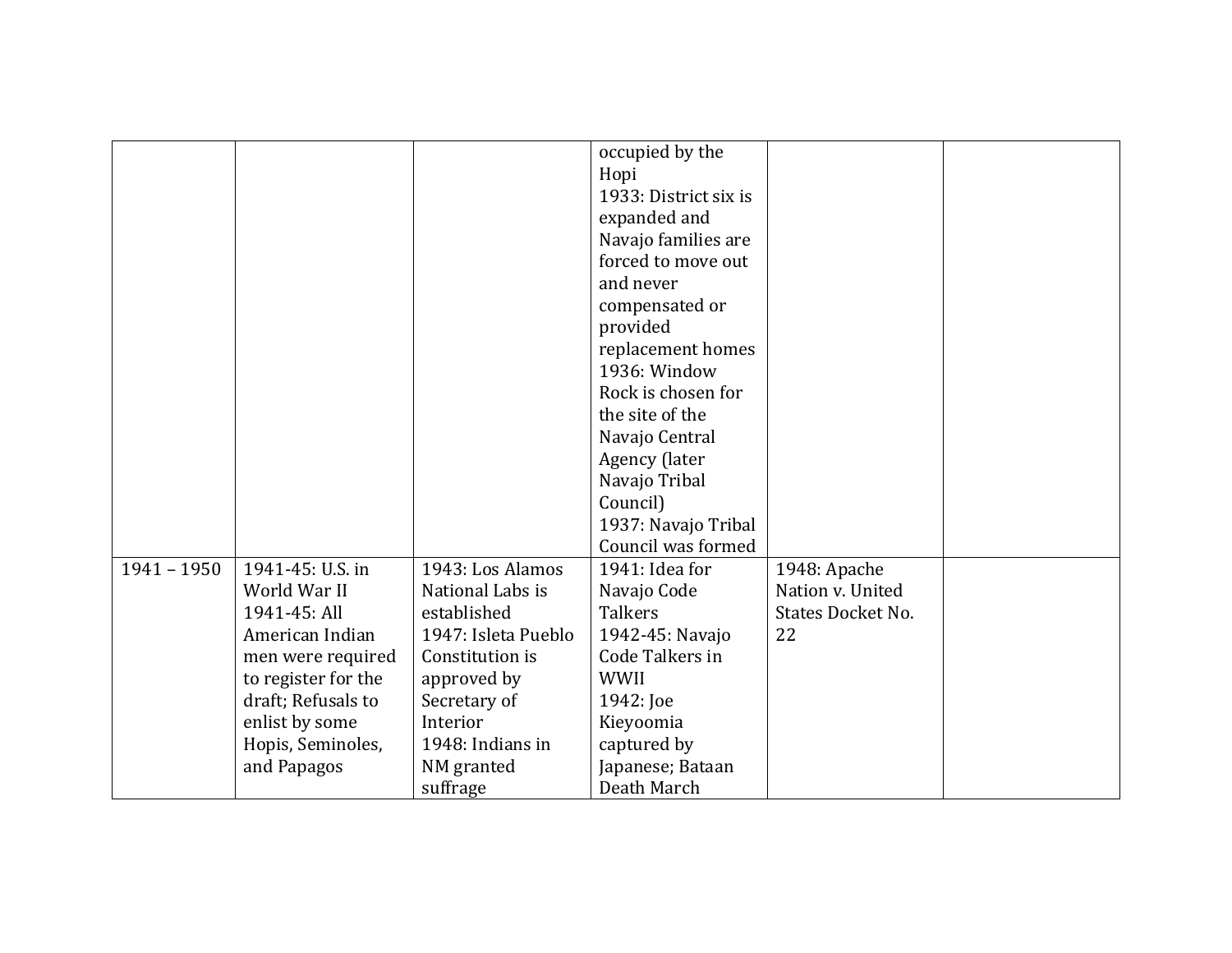| 1946: Indian Claims   | 1949: Laguna        | survivor; tortured     |  |
|-----------------------|---------------------|------------------------|--|
| <b>Commission Act</b> | Pueblo constitution | for access to code     |  |
|                       | is approved         | even though he was     |  |
|                       |                     | not a Code Talker      |  |
|                       |                     | 1942: Navajo Code      |  |
|                       |                     | Talker the first to    |  |
|                       |                     | hear that the          |  |
|                       |                     | Atomic Bomb            |  |
|                       |                     | exploded over          |  |
|                       |                     | Hiroshima              |  |
|                       |                     | 1947: BIA reported     |  |
|                       |                     | that 50% of Navajo     |  |
|                       |                     | children had           |  |
|                       |                     | starved and that       |  |
|                       |                     | 50% of new born        |  |
|                       |                     | Navajo children        |  |
|                       |                     | died before the age    |  |
|                       |                     | of 5                   |  |
|                       |                     | 1947: Informal         |  |
|                       |                     | Indian placement       |  |
|                       |                     | program (Morman)       |  |
|                       |                     | 1948: Navajo           |  |
|                       |                     | granted suffrage       |  |
|                       |                     | 1950: Navajo Hopi      |  |
|                       |                     | Rehabilitation Act     |  |
|                       |                     | 1950:                  |  |
|                       |                     | Intermountain          |  |
|                       |                     | Intertribal            |  |
|                       |                     | <b>Boarding School</b> |  |
|                       |                     |                        |  |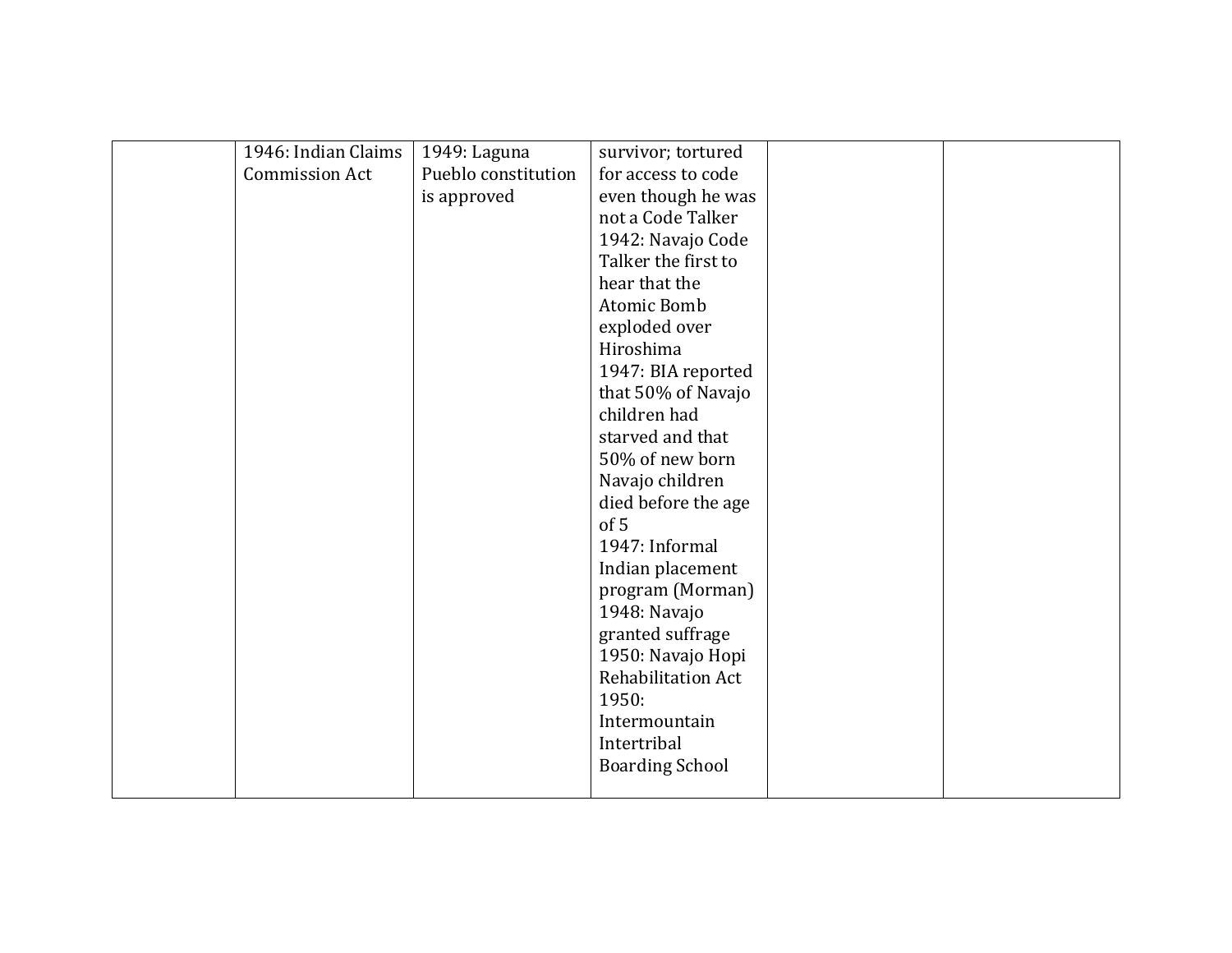| $1951 - 1960$ | 1951: Korean          | 1952: First lease   | 1951: Anne Dodge         | 1958: Jicarilla         | 1953: All Mescalero |
|---------------|-----------------------|---------------------|--------------------------|-------------------------|---------------------|
|               | Conflict              | between Laguna      | Wauneka, first           | Apache Tribe of the     | children were in    |
|               | 1952: Relocation      | Pueblo and          | woman elected to         | Jicarilla Apache        | public schools that |
|               | program is            | Anaconda Company    | Navajo Tribal            | Reservation v.          | serve the Mescalero |
|               | established by the    | (uranium)           | Council                  | <b>United States of</b> | area                |
|               | <b>BIA</b>            |                     | 1951: Uranium            | America Docket No.      |                     |
|               | 1953: House           |                     | discovered on the        | $22-A$                  |                     |
|               | Concurrent            |                     | Navajo reservation       | 1960: Constitution      |                     |
|               | <b>Resolution 108</b> |                     | 1952: The Morman         | is revised and          |                     |
|               | 1953: Public Law      |                     | Church inaugurated       | accepted with new       |                     |
|               | 280                   |                     | the Indian Student       | provisions              |                     |
|               | 1953: Commission      |                     | <b>Placement Program</b> | 1963: Constitution      |                     |
|               | of Indian Affairs is  |                     | 1953: Navajo Tribal      | was amended             |                     |
|               | established by the    |                     | Scholarship              |                         |                     |
|               | <b>NM State</b>       |                     | program begins           |                         |                     |
|               | Legislature           |                     | 1959: Native             |                         |                     |
|               | 1954: Relocation to   |                     | American Church v.       |                         |                     |
|               | <b>Urban Areas</b>    |                     | Navajo Tribal            |                         |                     |
|               |                       |                     | Council                  |                         |                     |
|               |                       |                     | 1959: Navajo Police      |                         |                     |
|               |                       |                     | Department               |                         |                     |
|               |                       |                     | replaces Navajo          |                         |                     |
|               |                       |                     | Patrol                   |                         |                     |
|               |                       |                     | 1959: The Navajo         |                         |                     |
|               |                       |                     | Times was                |                         |                     |
|               |                       |                     | published                |                         |                     |
| $1961 - 1970$ | 1961: Task Force      | 1960: Flood Control | 1961: Navajo Tribal      | 1968: Constitution      | 1964: Tribal        |
|               | on Indian Affairs     | Act of 1960         | Museum                   | amended                 | constitution was    |
|               |                       | authorized the      | established at           |                         | revised             |
|               |                       |                     | <b>Window Rock</b>       |                         |                     |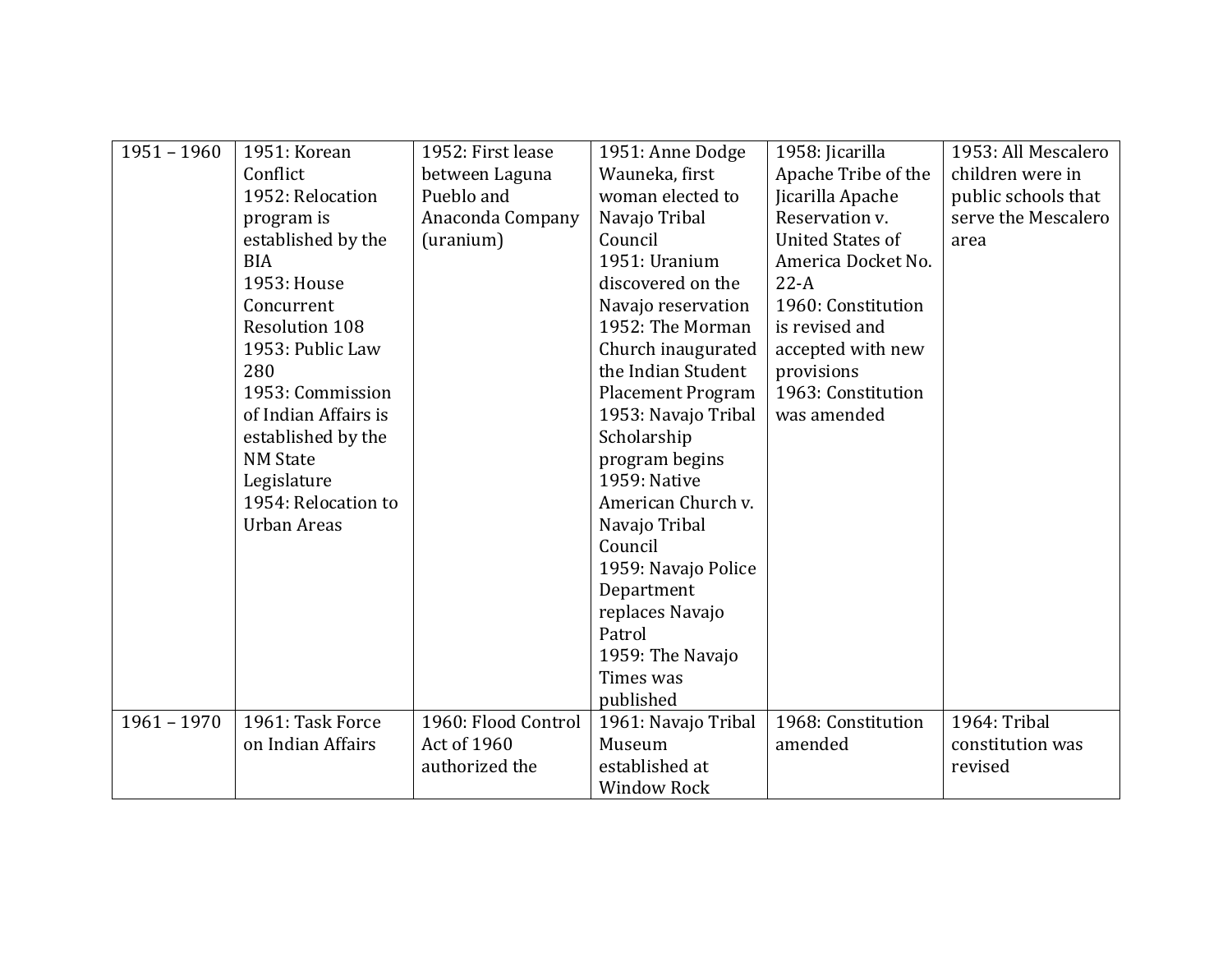|               | 1961: National           | construction of               | 1963: Annie Dodge        |  |
|---------------|--------------------------|-------------------------------|--------------------------|--|
|               | <b>Indian Youth</b>      | Cochiti Lake                  | Wauneka presented        |  |
|               | Council created          | 1962: SFIS is                 | with Presidential        |  |
|               | 1966: AIM is             | replaced by IAIE              | <b>Medal of Freedom</b>  |  |
|               | formed in                | 1965: The All                 | 1963: Navajo Tribal      |  |
|               | Minneapolis              | <b>Indian Pueblo</b>          | Zoo opened               |  |
|               | 1968: Civil Rights       | Council adopts                | 1968: Navajo Tribe       |  |
|               | Act (Titles II - VII)    | constitution and              | becomes Navajo           |  |
|               | 1969: Report on          | bylaws                        | Nation and adopts        |  |
|               | <b>Indian Education</b>  | 1965: Construction            | Navajo flag              |  |
|               | 1969: Activists          | of Cochiti Lake and           | 1968: Navajo             |  |
|               | begin a 19 month         | Dam began                     | <b>Community College</b> |  |
|               | occupation of            | 1973: Water from              | opens                    |  |
|               | Alcatraz                 | Cochiti Lake was              | 1969: The Navajo         |  |
|               | 1970: Nixon's            | impounded                     | language was             |  |
|               | Special Message on       |                               | declassified as a top    |  |
|               | <b>Indian Affairs</b>    | 1970: Return of               | secret military code     |  |
|               | 1970: Activists          | Blue Lake Lands to            | 1970: The Navajo         |  |
|               | occupy Mount             | Taos Pueblo                   | <b>Code Talkers</b>      |  |
|               | Rushmore                 |                               | Association was          |  |
|               |                          |                               | organized                |  |
| $1971 - 1980$ | 1971: Alaska Native      | 1976: AIPC takes              | 1972: U.S. v.            |  |
|               | <b>Claims Settlement</b> | administrative                | Kabinto: More than       |  |
|               | Act                      | control of AIS                | 50 Navajo families       |  |
|               | 1972: Indian             | 1980: The Pueblos             | are evicted from         |  |
|               | <b>Education Act</b>     | observe the 300 <sup>th</sup> | District Six without     |  |
|               | 1972: Trail of           | anniversary of the            | relocation               |  |
|               | <b>Broken Treaties</b>   | 1680 Pueblo Revolt            | assistance               |  |
|               | Caravan Arrives in       |                               | 1973: Larry Casuse,      |  |
|               | Washington, D.C.         |                               | co-founder of            |  |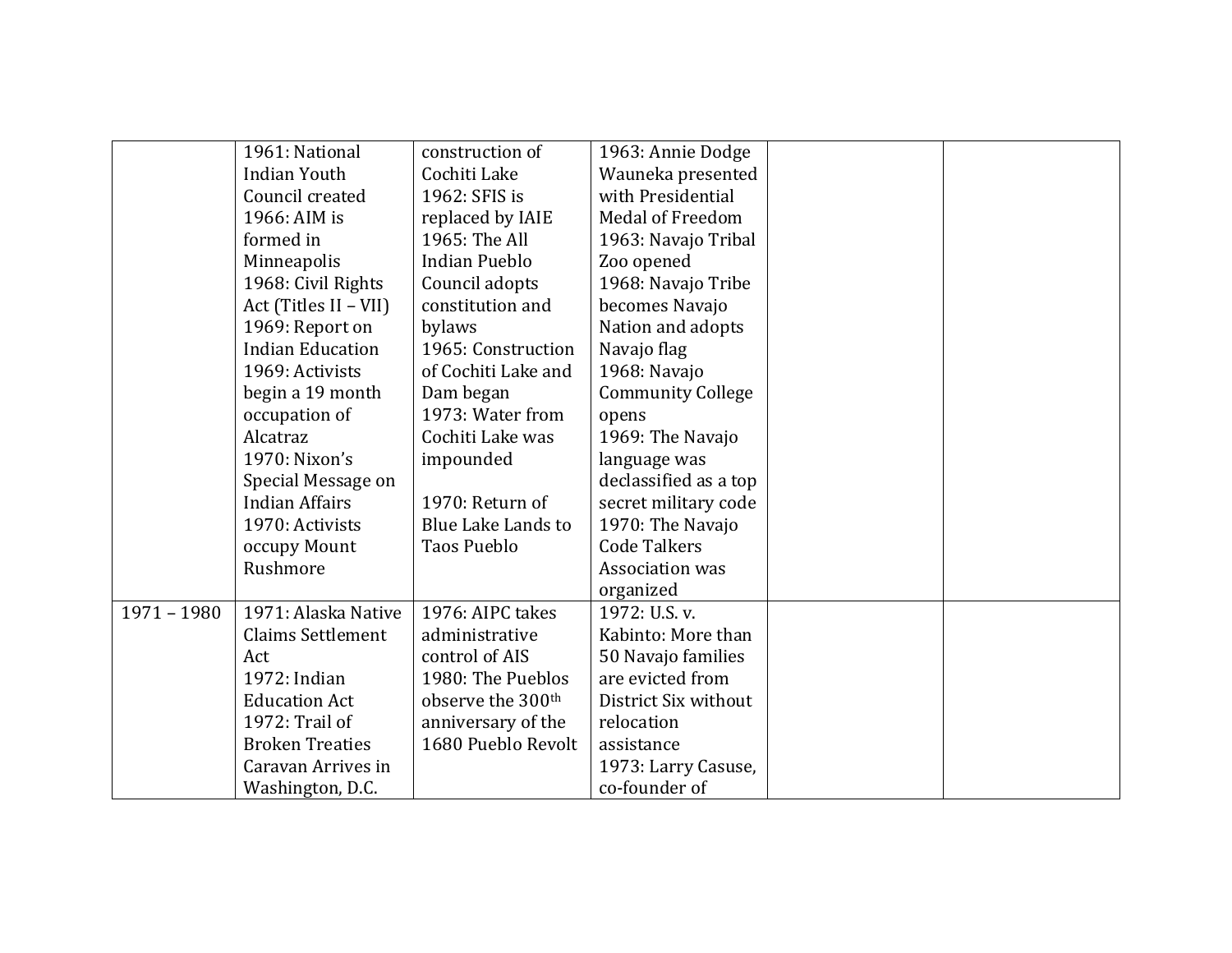| 1972: AIM opens           | <b>Indians Against</b> |  |
|---------------------------|------------------------|--|
| <b>Survival Schools</b>   | Exploitation,          |  |
| 1973: Activists           | murdered in Gallup.    |  |
| occupy Wounded            | 1974: Congress         |  |
| Knee                      | authorizes partition   |  |
| 1974: International       | of the surface rights  |  |
| <b>Treaty Council</b>     | in the JUA.            |  |
| 1974: Indian              | 1975: Occupation       |  |
| <b>Financing Act</b>      | of Fairchild Plant to  |  |
| 1974: Students            | protest the layoff     |  |
| <b>Rights and Due</b>     | and treatment of       |  |
| <b>Process Procedures</b> | 140 Navajo             |  |
| 1975: Indian Self-        | workers                |  |
| Determination and         | 1974: Chokecherry      |  |
| Education                 | Canyon murder of       |  |
| Assistance Act            | three Navajo men       |  |
| 1975: The Council         | 1975: Civil Rights     |  |
| of Energy Resource        | Commission release     |  |
| Tribes (CERT) is          | "The Farmington        |  |
| organized                 | Report: A Conflict     |  |
| 1976: Indian              | of Cultures"           |  |
| Crimes Act of 1976        | 1979: The largest      |  |
| 1976: Indian Health       | nuclear accident in    |  |
| Care Improvement          | the U.S. occurred at   |  |
| Act                       | a United Nuclear       |  |
| 1978: American            | Company milling        |  |
| <b>Indian Religious</b>   | plan in Church         |  |
| Freedom Act               | Rock, NM               |  |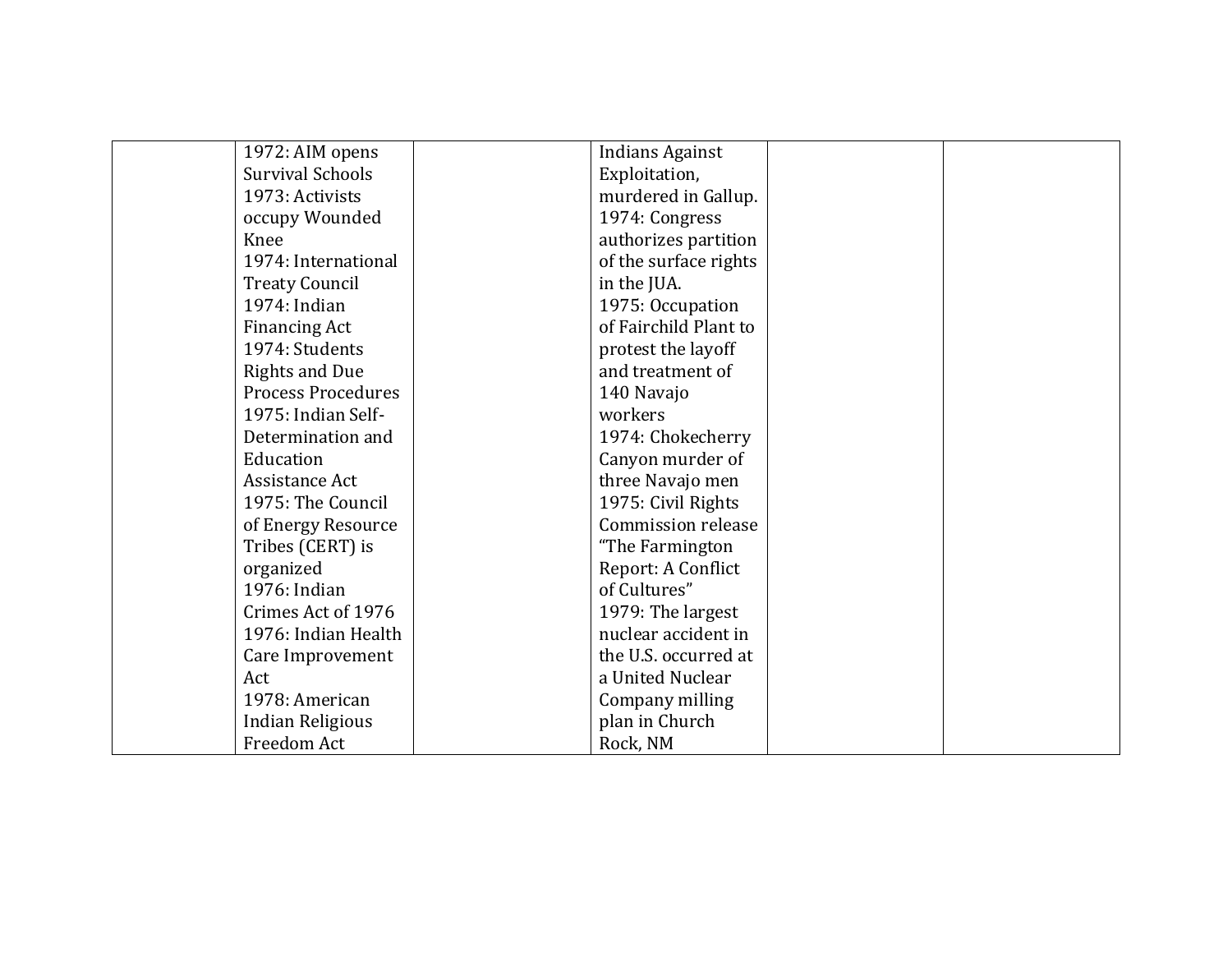|               | 1978: Federal            |                     | 1979: Mutton Man    |  |
|---------------|--------------------------|---------------------|---------------------|--|
|               | Acknowledgment of        |                     | cartoon strip is    |  |
|               | <b>Indian Tribes</b>     |                     | developed           |  |
|               | 1978: Tribally           |                     |                     |  |
|               | Controlled               |                     |                     |  |
|               | <b>Community College</b> |                     |                     |  |
|               | Assistance Act           |                     |                     |  |
|               | 1978: Education          |                     |                     |  |
|               | Amendments Act of        |                     |                     |  |
|               | 1978 Title XI Indian     |                     |                     |  |
|               | Education                |                     |                     |  |
|               | 1978: Indian Child       |                     |                     |  |
|               | <b>Welfare Act</b>       |                     |                     |  |
|               | 1978: Longest Walk       |                     |                     |  |
|               | begins                   |                     |                     |  |
|               | 1979:                    |                     |                     |  |
|               | Archaeological           |                     |                     |  |
|               | Resources                |                     |                     |  |
|               | <b>Protection Act</b>    |                     |                     |  |
|               |                          |                     |                     |  |
| $1981 - 1990$ | 1986: Report of the      | 1981: AIS is closed | 1990: Due to        |  |
|               | Task Force on            | and moves to        | reform, the first   |  |
|               | <b>Indian Education</b>  | IAIE/Santa Fe       | Navajo President is |  |
|               | Development              | 1987: Verna         | elected: P. Zah     |  |
|               | 1988: Report on          | Williamson is       |                     |  |
|               | <b>BIA Education</b>     | elected first woman |                     |  |
|               | 1988: Tribal Self-       | governor of Isleta  |                     |  |
|               | Governance Act           | Pueblo              |                     |  |
|               |                          | 1990: Smithsonian   |                     |  |
|               |                          | returns 3,500       |                     |  |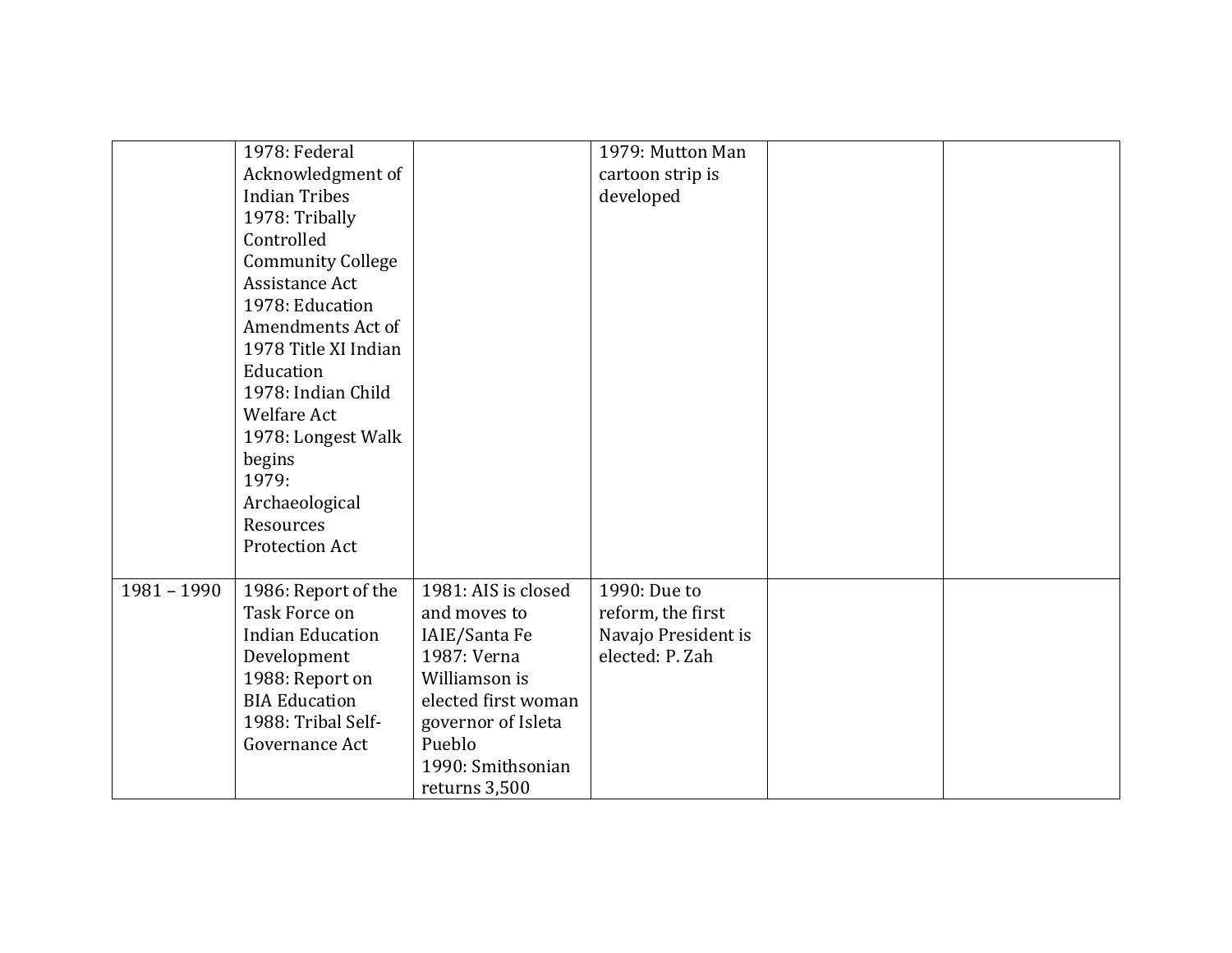|               | 1988: Tribally<br><b>Controlled Schools</b><br>Act of 1988<br>1988: Indian<br><b>Gaming Regulatory</b><br>Act<br>1990: Native<br><b>American Graves</b><br>Protection and<br><b>Repatriation Act</b>                                                                                                                                                                | photos taken in the<br>19th and 20th<br>centuries to Zuni<br>Pueblo<br>1990: Zuni Pueblo<br>celebrates the<br>passage of the Zuni<br><b>Land Conservation</b><br>Act of 1990 |                                                                                                                                                                                                                                                                                                          |  |
|---------------|---------------------------------------------------------------------------------------------------------------------------------------------------------------------------------------------------------------------------------------------------------------------------------------------------------------------------------------------------------------------|------------------------------------------------------------------------------------------------------------------------------------------------------------------------------|----------------------------------------------------------------------------------------------------------------------------------------------------------------------------------------------------------------------------------------------------------------------------------------------------------|--|
| $1991 - 2000$ | 1992: National<br><b>Coalition of Racism</b><br>in Sports and Media<br>forms<br>1994: Indian Self-<br>Determination Act<br>Amendments<br>1994: An Act to<br>Amend the<br>American Indian<br>Religious Freedom<br>Act to Provide for<br>the Traditional Use<br>of Peyote by<br>Indians for<br>Religious Purposes<br>1996: Native<br>American House<br>Assistance Act |                                                                                                                                                                              | 1993: Peter<br>McDonald is<br>sentenced to 14<br>years in federal<br>prison.<br>1994: Robert<br>Blackgoat is named<br>"America's Unsung<br>Woman"<br>1995: Peter<br>McDonald is<br>pardoned by Albert<br>Hale<br>1999: Navajo<br>Nation filed a<br>lawsuit agains the<br>Peabody Western<br>Coal Company |  |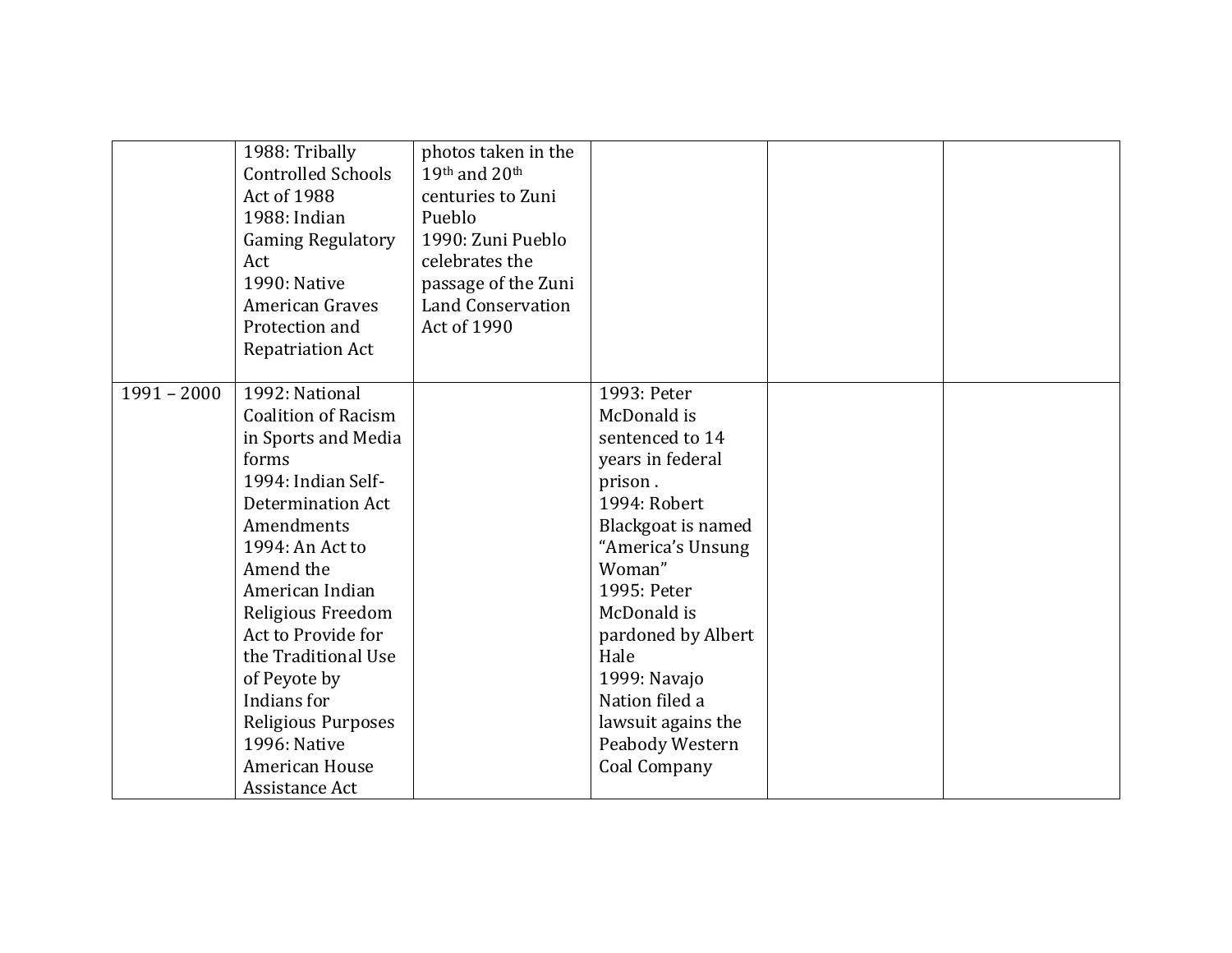|               | 2000: BIA's 175 <sup>th</sup> | 1999: Navajo              |  |
|---------------|-------------------------------|---------------------------|--|
|               | birthday-Apology              | Nation sued 9 of          |  |
|               | Never Again                   | U.S.'s tobacco giants     |  |
|               | 2000: Indian Tribal           | 1999: Navajo              |  |
|               | Economic                      | <b>Nation Excise Fuel</b> |  |
|               | Development and               | Tax is passed             |  |
|               | Contract                      | 2000: Navajo Code         |  |
|               | <b>Encouragement Act</b>      | Talker GI Joe doll        |  |
|               | 2000: Indian Land             | makes it debut            |  |
|               | <b>Consolidation Act</b>      | 2000: Annie Dodge         |  |
|               | Amendments                    | Wauneka passes            |  |
|               |                               | away                      |  |
|               |                               |                           |  |
| $2001 - 2010$ | 2004: Esther                  | 2001: McDonald            |  |
|               | <b>Martinez Native</b>        | received                  |  |
|               | American                      | commutation from          |  |
|               | Languages                     | Clinton                   |  |
|               | <b>Preservation Act</b>       | 2001: Navajo Code         |  |
|               | (PL 109-394)                  | Talkers receive           |  |
|               | 2007: Native                  | Congressional             |  |
|               | American Home                 | Medals                    |  |
|               | Ownership                     | 2005: State of NM         |  |
|               | Opportunity Act of            | and Navajo Nation         |  |
|               | 2007                          | sign a water right        |  |
|               | 2007: UNDRIP                  | settlement (San           |  |
|               | adopted by the UN             | Juan River Basin)         |  |
|               | <b>General Assembly</b>       | 2008: NM officially       |  |
|               | 2008: Code Talkers            | adopts a Navajo           |  |
|               | <b>Recognition Act</b>        | textbook, Dine            |  |
|               |                               | Bizaad Binahoo aah        |  |